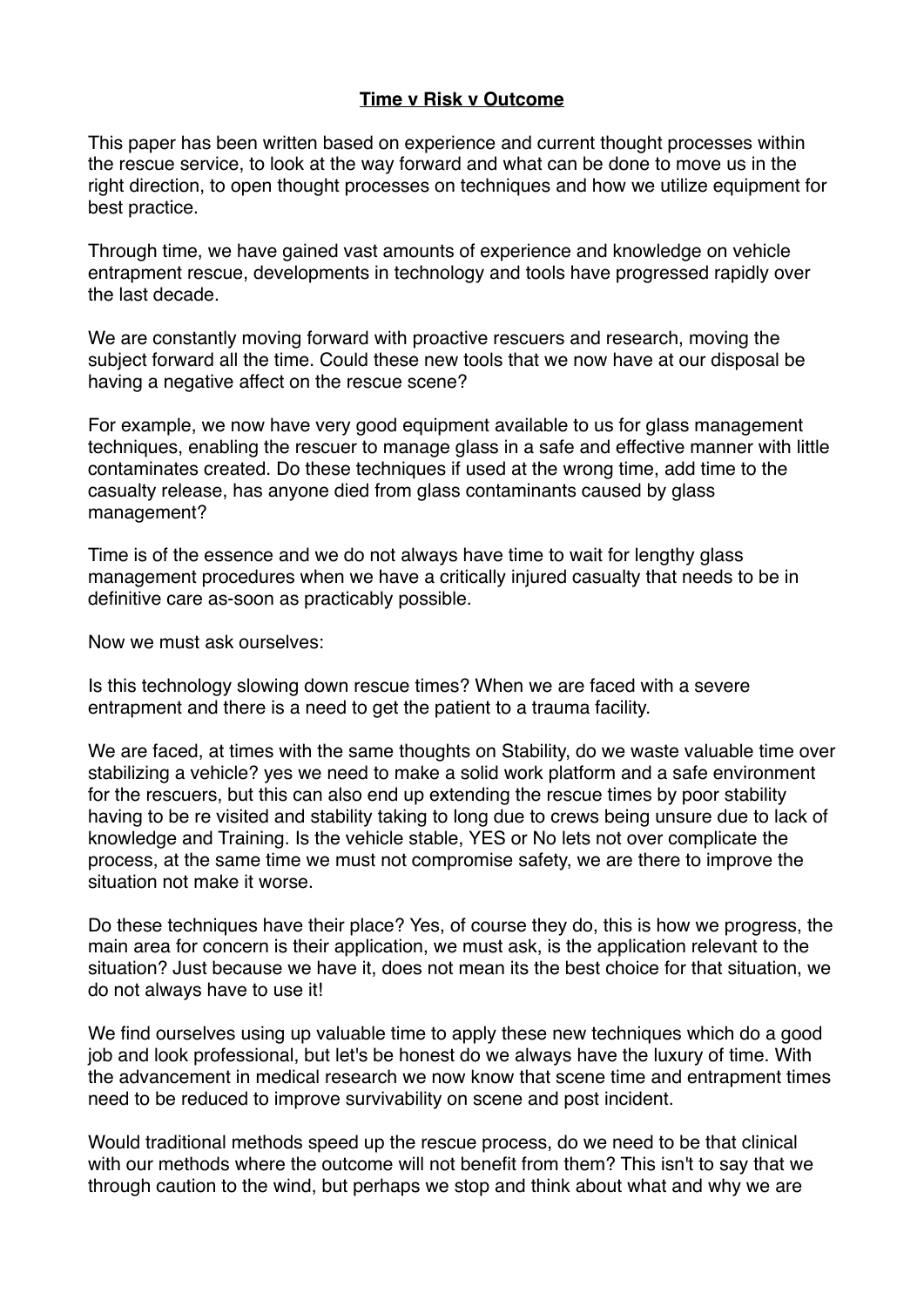doing this, what benefits does it bring and how will this alter, change or improve the rescue environment for the good of the rescuers and our prime mover the casualty.

Reassessing our techniques inline with medical intervention with realistic timelines to deliver the casualty to a medical facility with minimum delay, is the direction we need to be taking.

There is a real danger of letting modern equipment and techniques delay the rescue for the sake of creating a work environment which in real terms has little to no benefit to the on scene rescue environment and the casualties outcome.

We should be realistic about our use of evolutions and realistic about the expected outcomes. Carrying out tasks because they look good Is no longer acceptable. We need to re evaluate our methods and understanding of the overall objectives and what the outcome needs to be.

Another area for concern. Poor extrication methods and time wasted because we are unsure what to do with incidents involving vehicles with multiple undeployed airbags (SRS systems). With a good general understanding of these systems and the control measures that can be put in place, there should not be a compromise of the extrication plan. Training on extrication evolutions can be carried out, working around these systems with minimal risk.

Taking the easy route out for the casualty because of undeployed SRS is again not acceptable. We are there for them so lets do it the right way.

If that uncertainty is there do the research and visit vehicle sales rooms and get to know what the hazards are, there is a huge amount of information available in the rescue world to cast aside any concerns you may have.

With the understanding that extrication time and scene time needs to be reduced **without compromising the casualty/s** do we now need to look at what we do and what direction we are moving in? Do we need to step back and re evaluate the direction we are taking? Do you feel that perhaps the market is taking us slightly off track, or is it the right track but with the wrong cross over information?

With all this In mind, one factor that we can change is the way incidents are managed. Poor leadership, lack of knowledge, understanding, poor decision making, not orchestrating the management of rescue crews and at times taking the easy option because you lack the understanding of what is needed at the scene.

Is all this casualty centered?

Managers that attend such incidents need to be kept up to date with the latest procedures and ways to orchestrate the rescue scene with a sound knowledge of the problems we now face, relying on training that was received many years ago is not acceptable.

Oh well we got them out in the end is NOT the answer.

We all need to take responsibility for our role on scene, crews are of little use if they lack confidence and skill on the tools, managers are of no use if they are still managing the scene going on what they learnt 20 years ago, you could have the best crew with all the